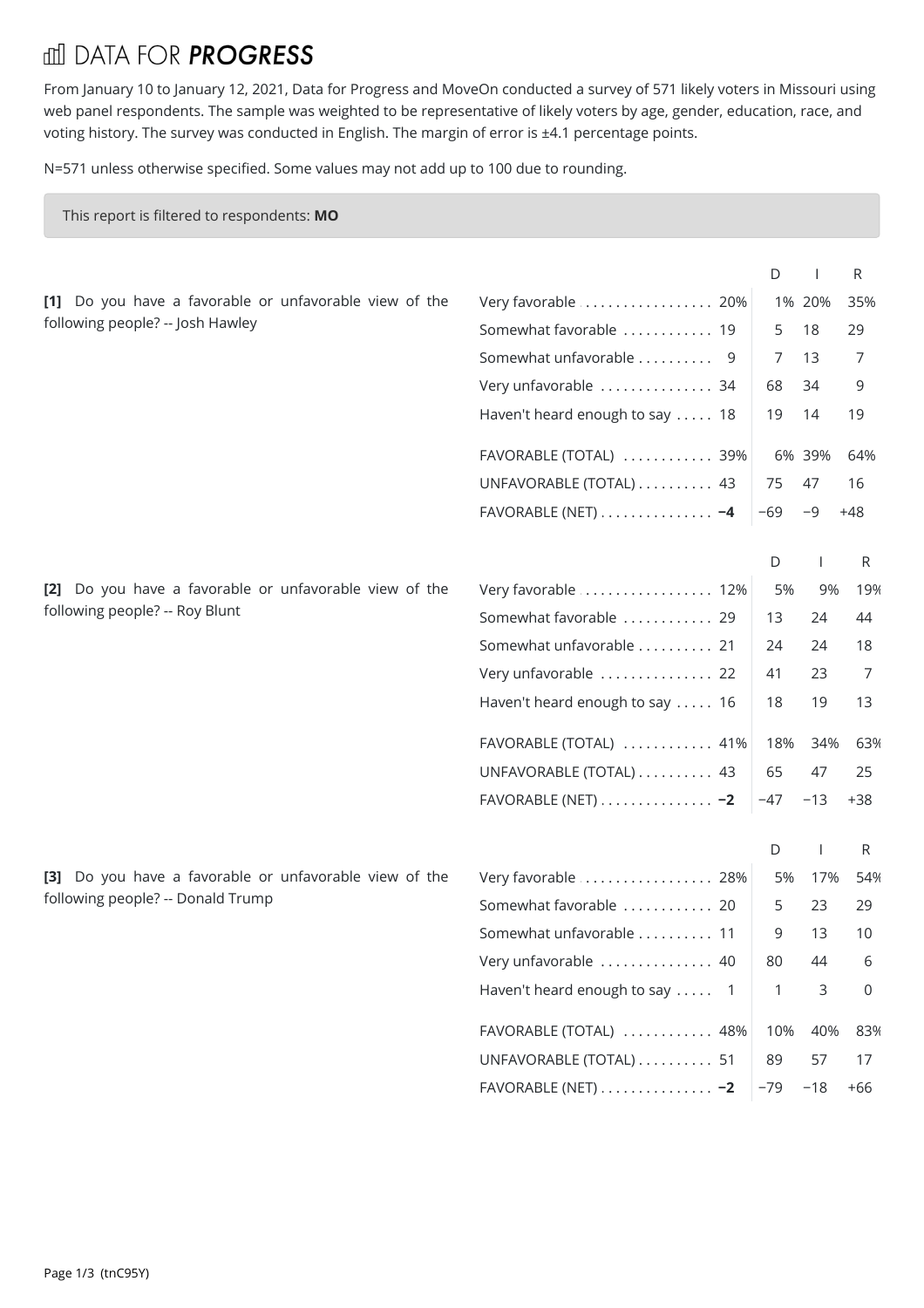**[4]** Do you support or oppose the decision of your Senator to object to the certification of the results of the presidential election?

**[5]** One or both of your Senators **opposed** President Trump and blocked a proposal that would have sent a one time \$2,000 check to most Americans as part of a coronavirus relief bill. Knowing this, would you support or oppose replacing your Senator with someone else?

[6] One or both of your Senators allied themselves with white nationalists who attacked the Capitol Police, resulting in the death of an officer.

Knowing this, would you support or oppose replacing your Senator with someone else?

**[7]** Does **Senator Josh Hawley's** action of opposing the certification of the results of the presidential election make you more likely or less likely to vote for them in 2024?

|                                                     |           | D        | $\mathsf{I}$   | R        |  |
|-----------------------------------------------------|-----------|----------|----------------|----------|--|
| Strongly support  26%                               |           | 8%       | 23%            | 40%      |  |
| Somewhat support  15                                |           | 10       | 9              | 24       |  |
| Somewhat oppose  12                                 |           | 11       | 13             | 11       |  |
| Strongly oppose  37                                 |           | 61       | 44             | 15       |  |
| Don't know  10                                      |           | 11       | 10             | 10       |  |
|                                                     |           |          |                |          |  |
| $SUPPORT (TOTAL)$ 41%                               |           | 18%      | 32%            | 64%      |  |
| OPPOSE (TOTAL)  49                                  |           | 72       | 57             | 26       |  |
| SUPPORT (NET) $\dots\dots\dots\dots\dots -8$        |           | $-54$    | $-25$          | $+38$    |  |
|                                                     |           | D        | J.             | R        |  |
| Strongly support                                    | 33%       | 47%      |                | 34% 21%  |  |
| Somewhat support                                    | 17        | 10       | 15             | 23       |  |
| Somewhat oppose                                     | 15        | 13       | 15             | 17       |  |
| Strongly oppose                                     | 18        | 15       | 14             | 23       |  |
| Don't know                                          | 18        | 15       | 22             | 17       |  |
|                                                     |           |          |                |          |  |
| SUPPORT (TOTAL)                                     | 49%       | 57%      |                | 49% 43%  |  |
| OPPOSE (TOTAL)                                      | 33        | 28       | 28             | 40       |  |
| SUPPORT (NET) +17                                   |           | $+30$    | $+21$          | $+4$     |  |
|                                                     |           |          |                |          |  |
|                                                     |           | D        | $\mathbf{I}$   | R        |  |
| Strongly support                                    | 41%<br>11 | 68%<br>7 | 41% 20%        |          |  |
| Somewhat support                                    |           |          | 8              | 17<br>21 |  |
| Somewhat oppose                                     | 12<br>16  | 4        | 9              |          |  |
| Strongly oppose $\,\dots\ldots\ldots\ldots\ldots\,$ |           | 15       | 16             | 16       |  |
| Don't know                                          | 20        | 7        | 26             | 26       |  |
| SUPPORT (TOTAL)                                     | 52%       | 75%      |                | 50% 37%  |  |
| OPPOSE (TOTAL)                                      | 28        | 19       | 25             | 37       |  |
| SUPPORT (NET) +24                                   |           | $+56$    | $+25$          | 0        |  |
|                                                     |           |          |                |          |  |
|                                                     |           | D        | $\overline{1}$ | R        |  |
| Much more likely                                    | 22%       | 4%       | 23%            | 35       |  |
| Somewhat more likely                                | 14        | 6        | 8              | 25       |  |
| Somewhat less likely                                | 9         | 8        | 10             | 7        |  |
| Much less likely                                    | 39        | 72       | 41             | 13       |  |
| Don't know                                          | 17        | 10       | 19             | 20       |  |
| MORE LIKELY (TOTAL)                                 | 36%       | 10%      | 30%            | 60       |  |
| LESS LIKELY (TOTAL)                                 | 47        | 80       | 51             | 20       |  |
| MORE LIKELY (NET)  -11                              |           | $-70$    | $-21$          | +40      |  |
|                                                     |           |          |                |          |  |